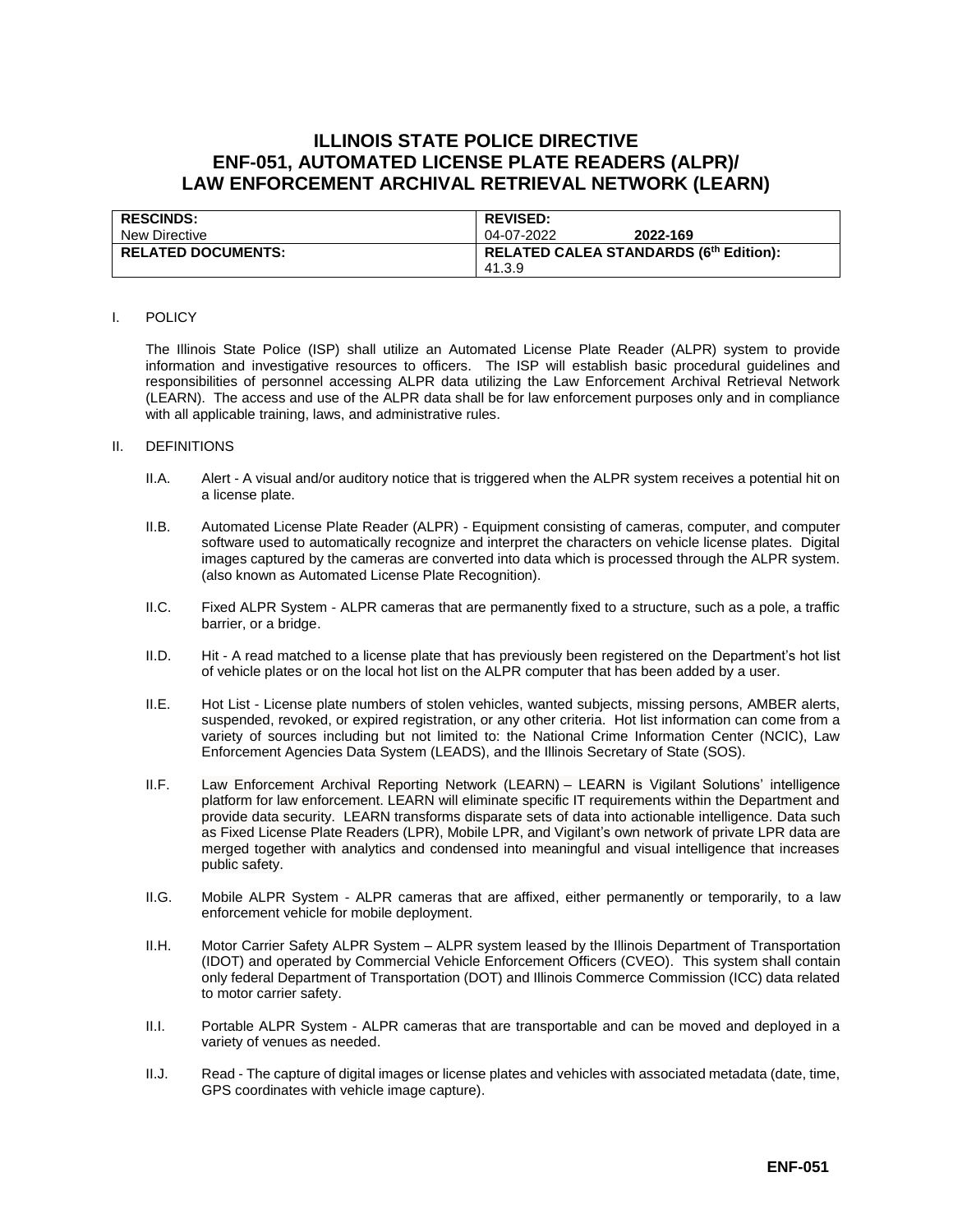# **ENF-051, Automated License Plate Readers (ALPR)/Law Enforcement Archival Retrieval Network (LEARN) Page 2 of 5**

- III. RESPONSIBILITIES
	- III.A. The Deputy Director of the Division of Patrol (DOP) will designate an ALPR/LEARN System Statewide Coordinator.
	- III.B. ALPR/LEARN System Statewide Coordinator
		- III.B.1. The Statewide ALPR/LEARN Coordinator will be the primary point of contact for Millennium/Vetted Solutions and Motorola to establish law enforcement data sharing agreements and future project expansion.
		- III.B.2. The ALPR/LEARN System Statewide Coordinator will be responsible for ensuring maintenance, and product warranties are upheld pursuant to executed contracts, including five years of licensing for:
			- III.B.2.a. Commercial LPR Data (unlimited users, unlimited inquiries),
			- III.B.2.b. Hosting services, OCR updates, Help Desk, and Warranty, and
			- III.B.2.c. Remote Monitoring Software (based on the number of sensors).
		- III.B.3. The ALPR/LEARN System Statewide Coordinator is designated as the Agency Coordinator to act as a central point of contact for all FBI-CJIS Security Policy-related matters and assign staff familiar with the contents of the FBI-CJIS Security Policy. The ALPR/LEARN System Statewide Coordinator will:
			- III.B.3.a. Provide timely updates with specific information regarding any new FBI-CJIS, state, or local information security policy requirements which may impact Vigilant compliance or system/application development and facilitate obtaining certifications, training, and fingerprint-based background checks, as required.
			- III.B.3.b. Inform Vigilant of any required FBI-CJIS Security Awareness Training, personnel background screenings, or executions of FBI-CJIS Security Addendum Certifications.
			- III.B.3.c. Inform Vigilant of any relevant data breach or cyber incidents, including DDoS, Malware, Virus, etc., which may impact or harm Vigilant systems, operations, business partners, and/or other Agencies for proper analysis to be performed, and Incident Response Procedures initiated.
			- III.B.3.d. Be responsible for the legality and compliance of information recorded, submitted or placed in Vigilant systems and use of that data.
			- III.B.3.e. Be responsible for proper equipment operation and placement of equipment.<br>III.B.3.f. Vet authorized user access to Vigilant systems with due consideration to provi
			- Vet authorized user access to Vigilant systems with due consideration to providing potential access to non-Agency information.
			- III.B.3.g. Act as the authority within ISP to grant access to purchased Vigilant systems as well as the data stored and transmitted via Vigilant systems.
			- III.B.3.h. Ensure all data security, handling, and data protection strategies from point of acquisition, during transport, and through submission ("Hot list upload") into Vigilant systems.
			- III.B.3.i. Establish policies and procedures for secure storage and protection of Vigilant system passwords.
			- III.B.3.j. Develop protocols for creating user accounts with only government domain email addresses. Any exceptions shall be granted in writing.
			- III.B.3.k. Develop protocols that prohibit the sharing of user accounts.
			- III.B.3.l. Ensure Vigilant role-based access as designed to foster system security and integrity.
			- III.B.3.m. Ensure appropriate use and data storage policies and procedures for data maintained outside the Vigilant systems, including any information disseminated, extracted, or exported out of Vigilant systems.
			- III.B.3.n. Develop and enforce protocols relating to deletion/purging and dissemination of information within and outside the Vigilant systems.
			- III.B.3.o. Ensure data and system protection strategies are accomplished through the tools provided by Vigilant for account and user management features along with audit and alert threshold features.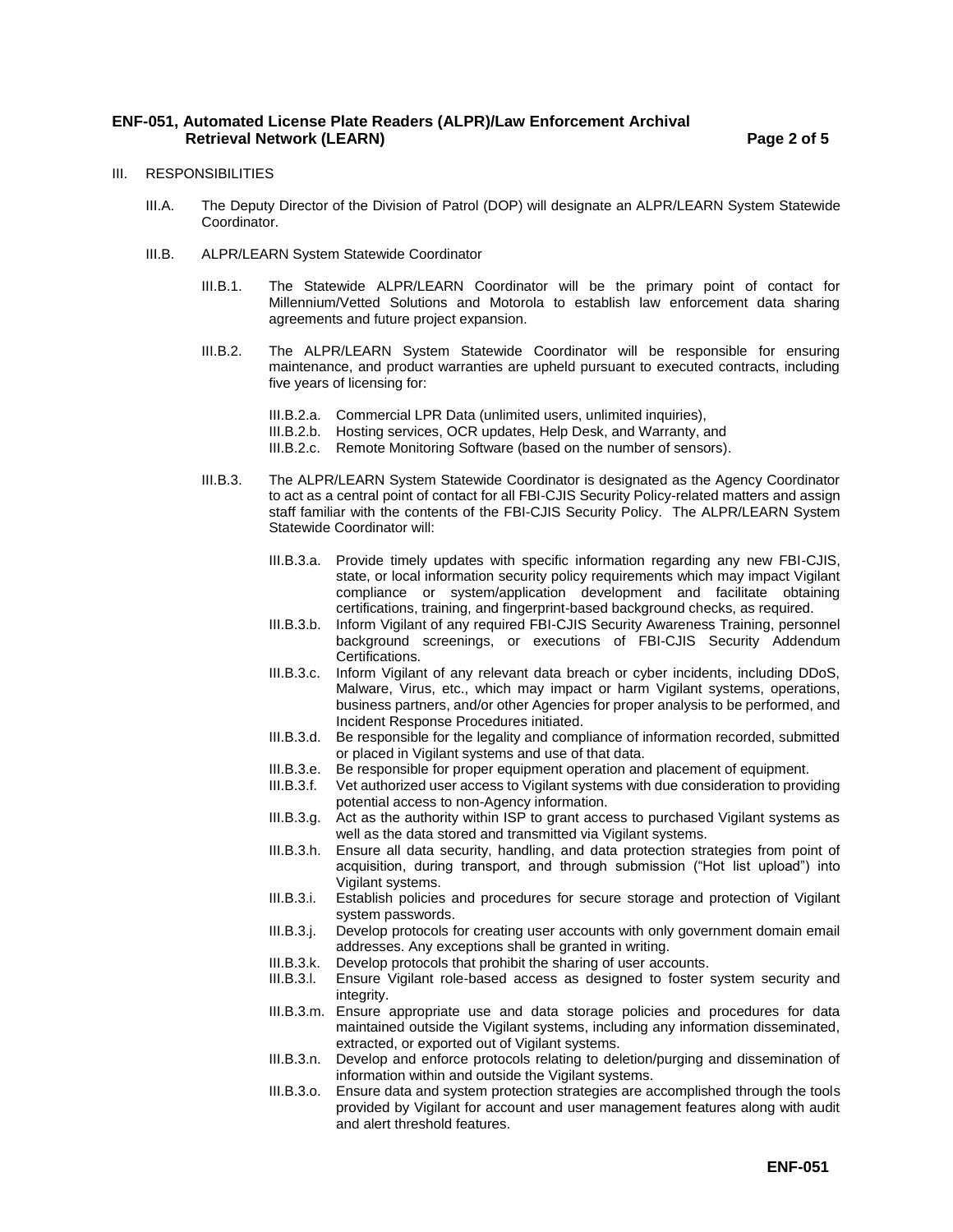# **ENF-051, Automated License Plate Readers (ALPR)/Law Enforcement Archival Retrieval Network (LEARN) Page 3 of 5**

- III.B.3.p. Ensure "virtual escorting" security tools are provided and used as intended for managing ISP system remote access and will monitor Vigilant support staff when authorized to assist the ISP.
- III.B.3.q. Ensure Vigilant designed technical controls and tools are effective in conjunction with ISP policies and procedures that guide user access and appropriate use of the system.
- III.B.3.r. Ensure the information and services provided through Vigilant products do not provide any actionable information. Agency users are responsible for the validity and accuracy of their data and developing procedures to verify information with the record owner and other systems (e.g. NCIC) based upon the potential lead generated.
- III.C. ALPR/LEARN System Work Unit Coordinator
	- III.C.1. The Commander of each District, Zone, and/or Specialty Unit seeking to use the ALPR/LEARN System will appoint an ALPR/LEARN System Work Unit Coordinator.
	- III.C.2. The ALPR/LEARN System Work Unit Coordinator will:
		- III.C.2.a. Have greater than user access to the LEARN system.
		- III.C.2.b. Ensure user information is properly entered into the LEARN system.
		- III.C.2.c. Ensure personnel complete required training prior to using the ALPR/LEARN System.
		- III.C.2.d. Ensure personnel utilize the system for authorized law enforcement purposes only.
- III.D. ALPR/LEARN System Users will:
	- III.D.1. Attend and complete the Motorola Vigilant and/or Agency training program prior to operating the ALPR/LEARN System.
	- III.D.2. Utilize the ALPR/LEARN System following the procedures identified in the ALPR/LEARN training program, this Directive, and any other related ISP directives, policies, and procedures.
	- III.D.3. Only use the ALPR/LEARN System for legitimate law enforcement purposes.
	- III.D.4. Verify any ALPR/LEARN System hits via LEADS/NCIC before any enforcement action is taken.
	- III.D.5. Upload any ALPR scan used as evidence into the appropriate report writing platform and digital evidence storage platform consistent with ISP policies and procedures for evidence handling.
	- III.D.6. Follow guidelines for password protection as outlined in ISP Directive SRV-218, "Computer Password Control."
- III.E. The CVEO Section Supervisor shall be responsible for the use of the Motor Carrier Safety ALPR system, and shall:
	- III.E.1. Approve the deployment of Motor Carrier Safety ALPR systems, including mobile and/or portable systems, and maintain records of usage;
	- III.E.2. Ensure the system is being used in accordance with the agreement between IDOT and the lessor;
	- III.E.3. Establish guidelines for usage;
	- III.E.4. Ensure CVEO personnel operating the system receive training prior to usage;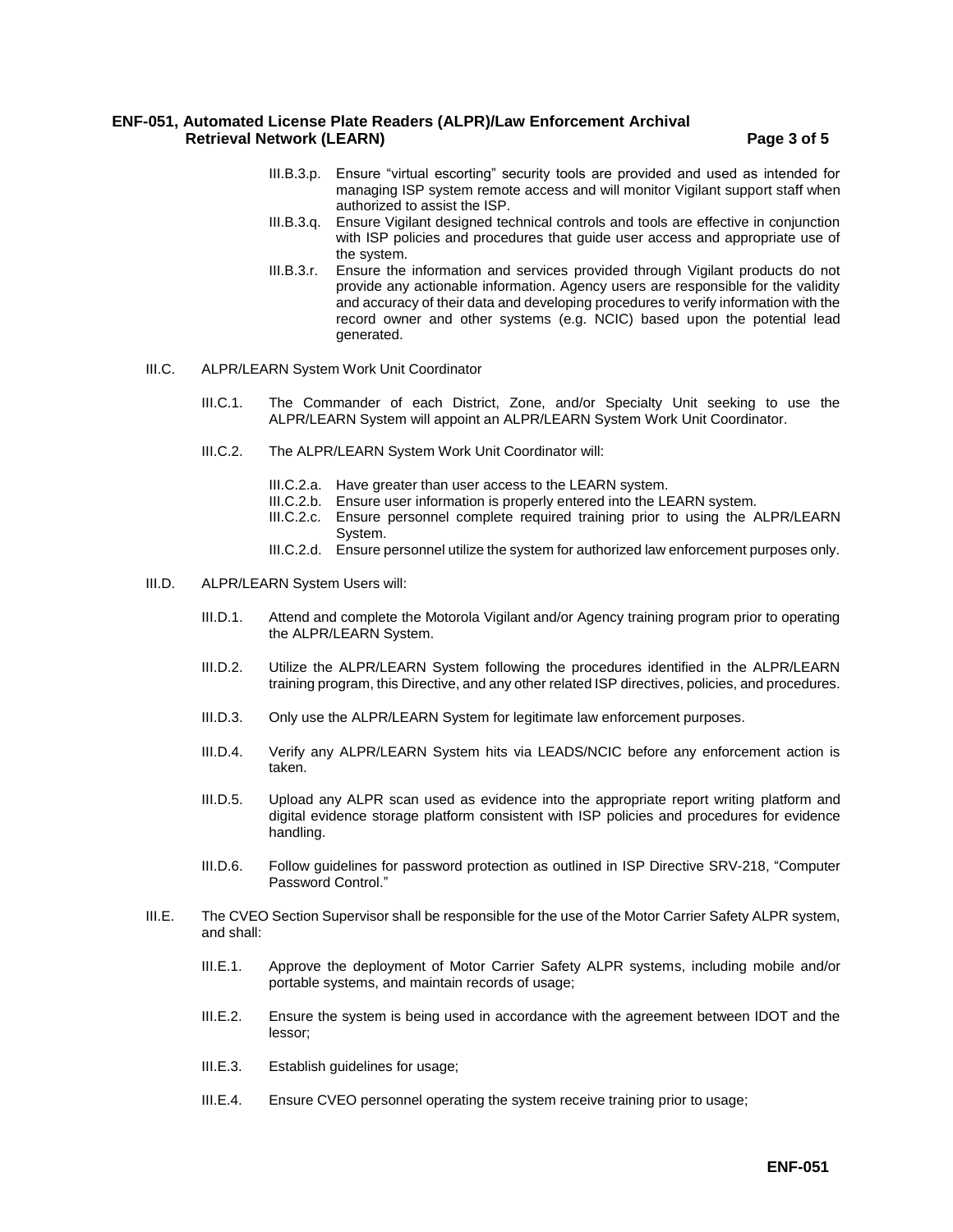# **ENF-051, Automated License Plate Readers (ALPR)/Law Enforcement Archival Retrieval Network (LEARN) Page 4 of 5**

- III.E.5. Ensure data is secure and access is protected.
- IV. PROCEDURES
	- IV.A. ALPR System Limitations for Use
		- IV.A.1. Use of the ALPR system, software, associated databases, and data is restricted to law enforcement and public safety-related functions. Information obtained from the ALPR, software, associated databases, and data shall not be used for reasons inconsistent with the law enforcement and public safety-related functions under any circumstances.
		- IV.A.2. Misuse or abuse of the ALPR system, software, associated databases, or data may be subject to sanctions and/or disciplinary action.
		- IV.A.3. The ALPR system, software, associated databases and data are solely the property of the Department and intended for use in the law enforcement and public safety functions of the Department.
		- IV.A.4. All ALPR operators must have Law Enforcement Agencies Data System (LEADS) certification prior to operating ALPR equipment or accessing ALPR data.
		- IV.A.5. Any and all current or future ALPR search software or platforms are subject to authorized user requirements and limitations within this directive.
	- IV.B. ALPR System Data Confidentiality
		- IV.B.1. Information obtained from the ALPR system, software, associated databases, and data shall not be disseminated to the public except as authorized or required by law.
		- IV.B.2. Information obtained from the ALPR system, software, associated databases, and data may be disseminated to other law enforcement agencies or officers only to be used for law enforcement or public safety functions.
		- IV.B.3. The ISP may share ALPR data with any government entity that presents an authorized law enforcement or public safety purpose. The ISP assumes no responsibility or liability for the acts or omissions of other agencies.
	- IV.C. ALPR/LEARN System Usage
		- IV.C.1. The ALPR/LEARN System functions to capture an image of a vehicle's license plate, transform that image into alphanumeric characters, compare the plate to one or more lists of vehicles of interest, and alert the member when a license plate of interest has been observed.
		- IV.C.2. The ALPR/LEARN System identifies license plates, not vehicles or persons.
		- IV.C.3. Designated personnel will have the ability to query ALPR/LEARN System data, create reports, and use analytic tools, such as mapping capabilities and compare LPR data with other data sets to enhance law enforcement investigations.
		- IV.C.4. ALPR/LEARN System cameras are fixed. ISP Personnel will not move or adjust ALPR/LEARN System cameras.
		- IV.C.5. While conducting a "plate search," users are prompted for a "case number"; for ALPR searches, case numbers include CAD Numbers, Field Report Numbers, Tracs Numbers, I-Case Numbers, Crash Report Numbers, LEADS/NCIC Numbers, and/or outside agency case numbers.